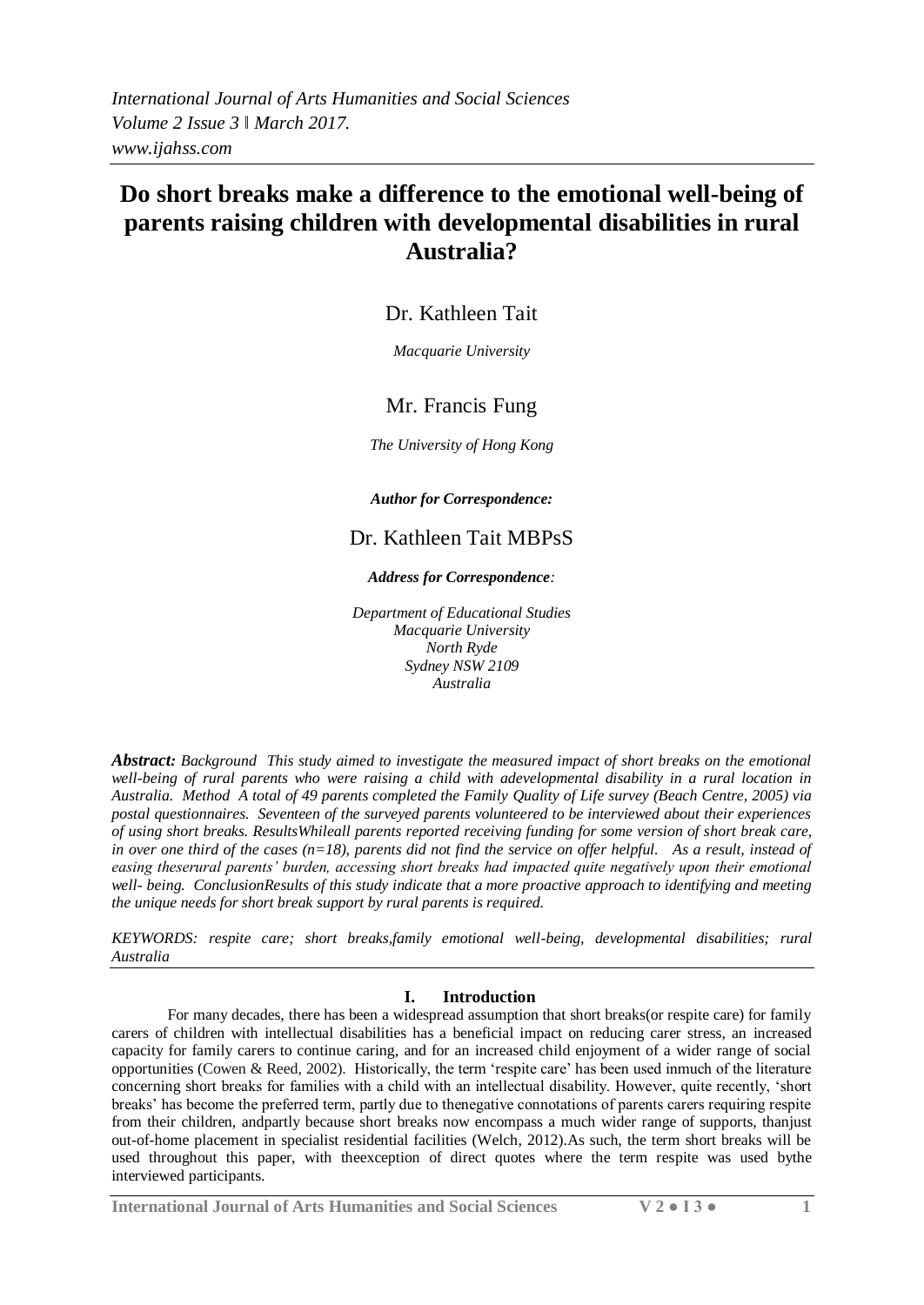According to McGill, Papachristoforou, & Cooper, (2006), short breaks typically involve the provision of an organized servicethat takes over the parental role for a short period of time on someregular basis. The child might, for example, spend one weekend eachmonth at a residentialcare centre, or a staff member of a local support agency (possibly a nurse) might come to the parents'home one day each week to care for the child. Short break services can be extremely diverse,and can vary in:

1) Their location: which could include the child's own home, the home of acontracted short break carer, specialist residential settings, or any number ofcommunity settings;

2) Their duration: which could include anything from a few hours, to an overnightstay, to overnight stays of several days, or even longer if needed,

3) Their timing: which could include weekdays, week-ends, evenings orovernight; and

4) Who provides them: which could include local authorities, health agencies,and/or a range of voluntary and independent community support agencies (Welch, 2012, p. 453).

Cleary, there are many variationsof short breaks available, and each comes with its own financial recompense. Nonetheless, in each case,the common objective is to temporarily relieve parents from thestressful demands of caring for theirchild with a developmental disability (DD) for a short time, in order to give them the opportunity to lead an ordinary life(Schalock, 2004).

A recent synthesis of findings from Strunk (2013) indicated that short breaks should be used as an appropriate coping strategy for parents of children with disabilities to increase family quality of life, heighten emotional well-being, and to decrease parental stress.These are reasonable expectations, based on what appears to be alogical argument. However, the ability of short breaks to buffer parents fromstress and decreased social isolation is predicated upon the parents' access to and utilizationof the service (Cramer and Carlin, 2008; Salisbury, 1990). It has been well documented that when a family caring for a child with a disability lives in a rural and remote area, access to community support services,such as social workers, health and education programs, are often in short supply (Gething, 1997; Tait& Hussain, 2015). Providing community support services, including short break service delivery, to rural communities is complicated because the relatively small numbers of people in need are dispersed over large geographic areas (Hussain & Tait, 2015; Vietch, 2008).

While others have attempted to evaluate theoverall impact of short breakson rural families by conducting quantitative meta– reviews of the literature (e.g., Chan & Sigafoos, 2000; Strunk, 2013), these reviewshave not addressed the issue of whether the use of short breakshad any significantimpact on parental quality of family life and emotional well-being. There is a paucity of qualitative research focused on the characteristics related to the utilization of short break services by families living in rural regions of Australia. If stress reduction,is touted as a major potential benefitof short breaks, then it is important to examine whether or not this is a likelyoutcome for rural parents raising a child with DD seeking short break services. Do short breaks reduce parental stress, improve parental emotional well-being, and increase family quality of life? Or is the strain of accessing acceptable short break services causing more burden to rural parents? Seeking answers to thesequestions directly from the consumers, may also help to tease out variablesassociated with better outcomes for rural parents raising a child with DDand this, in turn, mayenable support service professionals to design better short break services.

The current paper is part of a larger mixed-methods study on parental perceptions of vulnerability and resilience in rural families living with a child with DD. The impact on rural parents who are currently trying to adjust to cater for a family member with a disability in the face of limited health services has been reported elsewhere (Hussain & Tait, 2015).The purpose of thepresent study was to investigate parents' perception of short break services and how accessing these services impacts on the day to day experience of raising a child with DD in a rural location of Australia. The data that is presented in this paper was collected via 49FQOL surveys and 17 qualitative in-depth interviews. **Method**

#### Context

The region under study is known as the New England region of northern New South Wales and consists of large areas of rugged country, as well as an extensive plateau. As at 30 June 2009, the estimated resident population of the New England region was around 6.25% of the total Australian population(Australian Bureau of Statistics, 2009). The region's population is dispersed among large regional towns of 20–40 000 residents, smaller towns of 1–3000 residents, and isolated rural communities of less than 1000 people (Wilkinson, 2014).In addition,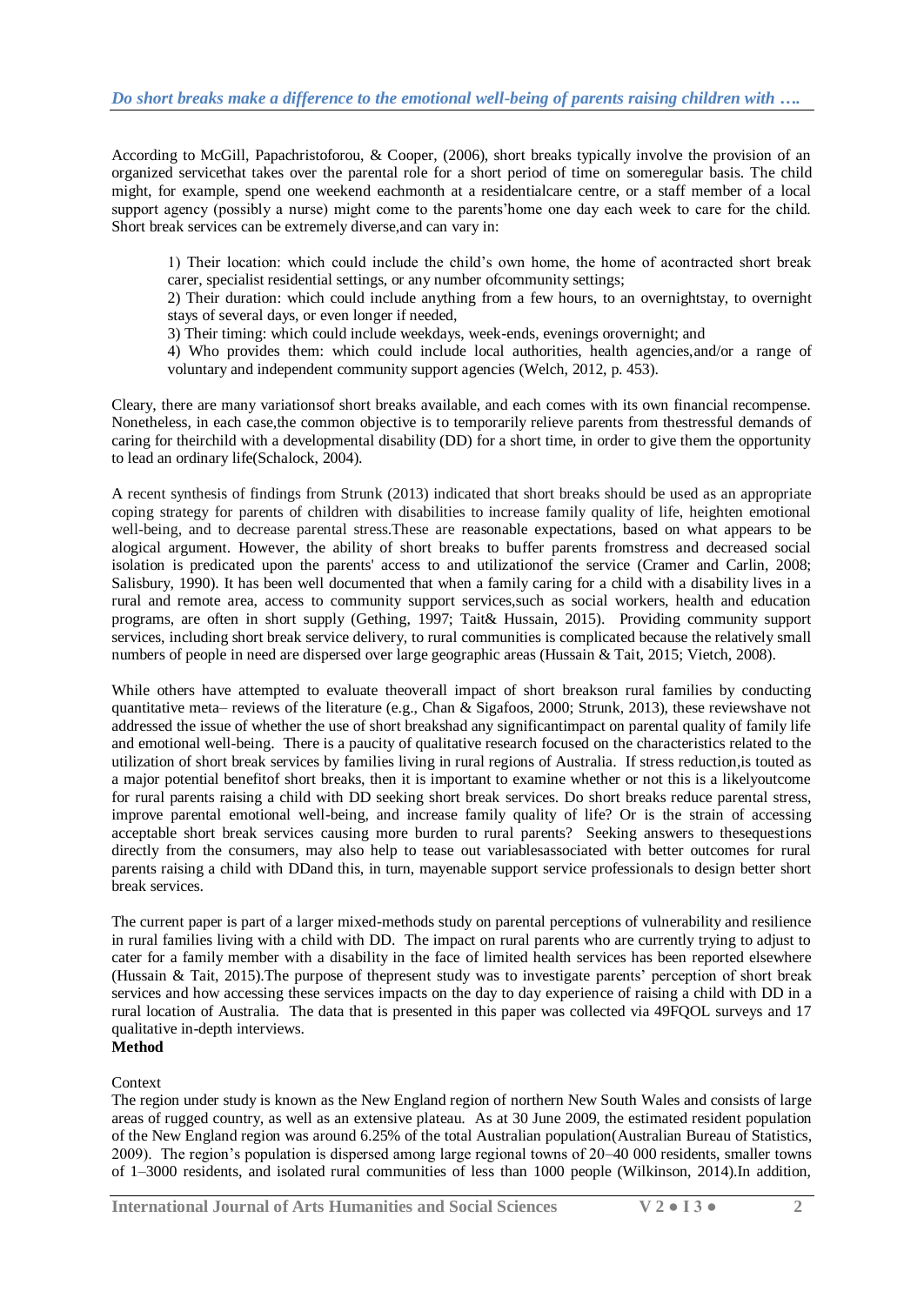some people live on remote properties (farms) many kilometres from their nearest neighbour, and hundreds of kilometres from towns.One participant of the current study explained that it was a 300 kilometre round trip to the supermarket.Consequently, the study setting covers a large geographically rural region of Australia with a relatively lower population density leading to greater challenges in accessing services. A mixed-method study design was used incorporating quantitative and qualitative components.

#### **Participants**

The target population for this study consisted of parents from rural families who were rearing at least one family member who had been diagnosed with a disability between the ages of  $3 - 20$  years. This age group was chosen as it relates to the school age years and very early post-school years and as a result, should highlight a range of information on short break requirements by rural families.

#### Data Collection

Three kinds of data were collected. Firstly, a demographic questionnaire was completed primarily by ticking boxes and filling in blank spaces.Parent characteristics sought weregender, age, family structure and annual income information. Child characteristics sought were child's gender, age, and disability. Secondly, data were collected on the parents' perception of their family's quality of life as a direct result of raising a child with ID in a rural community, via the use of theFamily Quality of Life scale (FQOL)(Beach Center on Disability, 2005). Finally, parents were invited to be involved in face-to-face, semi-structured interviews in order to add their personal accounts onthe nature and perceived helpfulness of short breaks to this investigation.Semi-structured interviews were chosen as a data collectionmethod because they provide an opportunity for participants toaddress broad topics relevant to the project aims, and to expandon issues arising from these topics (Creswell, 2012, Bryman, 2008).

To maintain anonymity and confidentiality of the participants, a total of 500 survey packages containing a detailed information sheet, consent form, the questionnaire and reply-paid envelope, were sent to local support service agencies, who forwarded the survey packets to the families on their databases. One of the complexities in sending out survey forms through a number of disability agencies is the inherent difficulty of knowing how many survey forms were actually sent out by each agency and whether some families received multiple forms, due to being in receipt of services through a range of service providers. Consequently, it is not possible to estimate the final response rate to the survey component of the study. Of the 80 packages which were returned, 19 (4%) were returned unopened with ''*address not valid*'' postal stamps. Of the remaining 61 survey forms, 12 forms had incomplete information, leading to 49 usable survey responses. Consequently, the total number of analyzed FQOL surveys was N=49.The very low response rate is discussed briefly in the limitations sections of this article.

#### The survey instrument

The FQOL survey consists of five domains, (1) physical and material well-being, (2) emotional well-being, (3) family interaction, (4) parenting, and (5) disability related support. This instrument contains 25 items where participants are asked to rate globally their overall satisfaction with their family's quality of life using a fivepoint Likert scale with scores ranging from  $1 = \text{very dissatisfied}, \text{to } 5 = \text{very satisfied}.$  The FQOL was selected because of its brevity and its acceptable reliability (alpha =.80 – .85). In addition, thissurvey is reported to have satisfactory psychometric properties, that is, test–retest reliability, and convergent and construct validity (Summers et al., 2005; Hoffman et al., 2006).It is also important to note that the results of the FQOL surveycan be used as outcome measures to evaluate the degree to which policies and supports to families are being effectively applied(Kresak, Gallagher, & Kelley, 2014).

#### Emotional Well Being

One of the five domains of the FQOL survey, emotional well-being (EWB) is a concept that has been widely researched and can be defined as an individual's global assessment of their quality of life (Cummings, et. al. 2004; Dear, Henderson, & Korten, 2002). EWB is measured from an individual's own perspective and is the evaluative judgment that an individual makes on their level of satisfaction with their life (Diener, 2000). The issues that dominate the EWB domain within the FQOL survey relate to the allocation and delivery of resources and support services, such as short breaks.

#### The interview

Seventeen (approximately 35%)of the cohort of surveyed respondents (N=49),all of whom had experienced using short break services for their children, took up the offer to have a face-to-face interview. The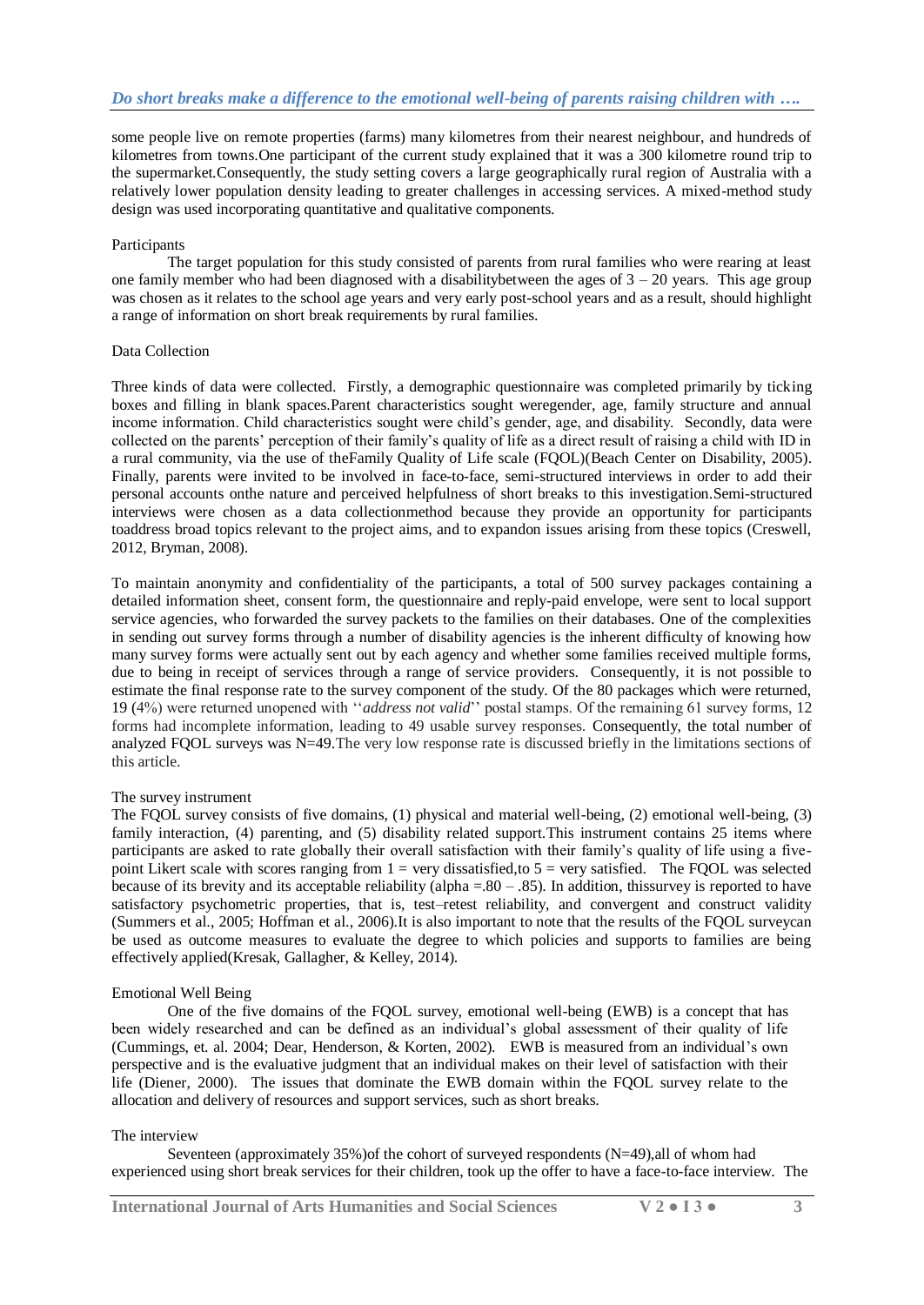interview was designed to obtain general information on issues such as needs for, access to, and the use of, short break services, as well as some general topics on parental adjustment to living with a child with DD in rural NSW. These interviews were recorded and later transcribed, member checked, analyzedand used in an effort to further explain the findings of the FQOL data.

Information obtained from the parent interview (n=17) and the FQOL scale(N=49) was organized, classified and synthesized. Initially, demographic child and parent characteristics were summarized to identify the family context in which the members were functioning. The data have been standardized with a mean value of 50 and a standard deviation value of 10. This means that the data was comparable and that it was possible to rank the data using Skewness values. All data analyses were done using the SPSS version 12. Interviews were analyzed ethnographically for thematiccontent as a means of providing understanding of these parents' quality of family life experiences (Lincoln & Guba 1985).

#### **II. Results**

#### General description of the parents

Respondents varied considerably in age (range: 23-68 years, mean: 46 years). The demographic profile of the study sample showed that the majority of the respondents  $(N= 49, 96.1%)$  were females, predominantly being the mother of the child with DD. With regard to marital status, most of the respondents (84.3%) reported living with a partner. Of the participants who had partners, 58.8% of those partners worked full-time. Family size varied from two people (9.8%) to four or more (81.6%). In terms of income, approximately one third of the surveyed respondents (n=17) reported making less than \$25,000. The majority of the surveyed respondents reported house duties or worked either on a casual or part-time basis.

Description of the children with intellectual disabilities

In the total sample (N=49), 30 (61.2%) of the children in this study were male children and 19 (37.3%) were female children (mean age: 9.5 years). Approximately 12% (n=6) of the children were within the preschool age range (i.e., 3-5 years olds); 24 (48.9%) were within the primary school age range (i.e., 6-12 year olds), 16 (31%) were of secondary school age (i.e., 13-18 years), and3 (6%) were of post school age (19-20 years). While the birth order of the children varied, the target child was the eldest child,in over 67% of the total sample (n=33). All of the children in this study  $(N=51)$ had engaged in some form of short break experience.

The target children in this study had multiple conditions, many stemming from their primary diagnosis. The two most commonly reported primary diagnoses were Autism (n=7, 13.7%) and Asperger's Syndrome  $(n=7, 13.7%)$  followed closely by Down Syndrome (DS)  $(n=6, 13.7%)$  and Global Developmental Delay  $(n=6, 13.7%)$ 13.7%). In this group of children with DD, 10.2% (n= 5) were considered by their carers to be of average intelligence, while 36.7% of children (n=18) were considered to be below average intelligence. The majority of parents(n=26, 53%) indicated that they just did not know.

#### Family Quality of Life measures

A statistical and correlation analysis of the main findings of the FQOL data was calculated. Please refer to Table 1. In order to be able to determine the strength of the relationships in this data, (i.e., the effect size), it should be noted that coefficients between .10 and .29 represent a small association; coefficients between .30 and .49 represent a medium association; and coefficients above .50 represent a large associate or relationship. Consequently, the results outlined in Table 1indicate that there is a strong and statistical significant relationship (with p-value  $< 0.05$ ) on the following domains of the FQOL data for this group of parents:

- Family interaction and Parenting
- Family interaction and Emotional well-being
- Family interaction and Disability related support
- Parenting and Emotional well-being
- Parenting and Disability related support
- Emotional well-being and Disability related support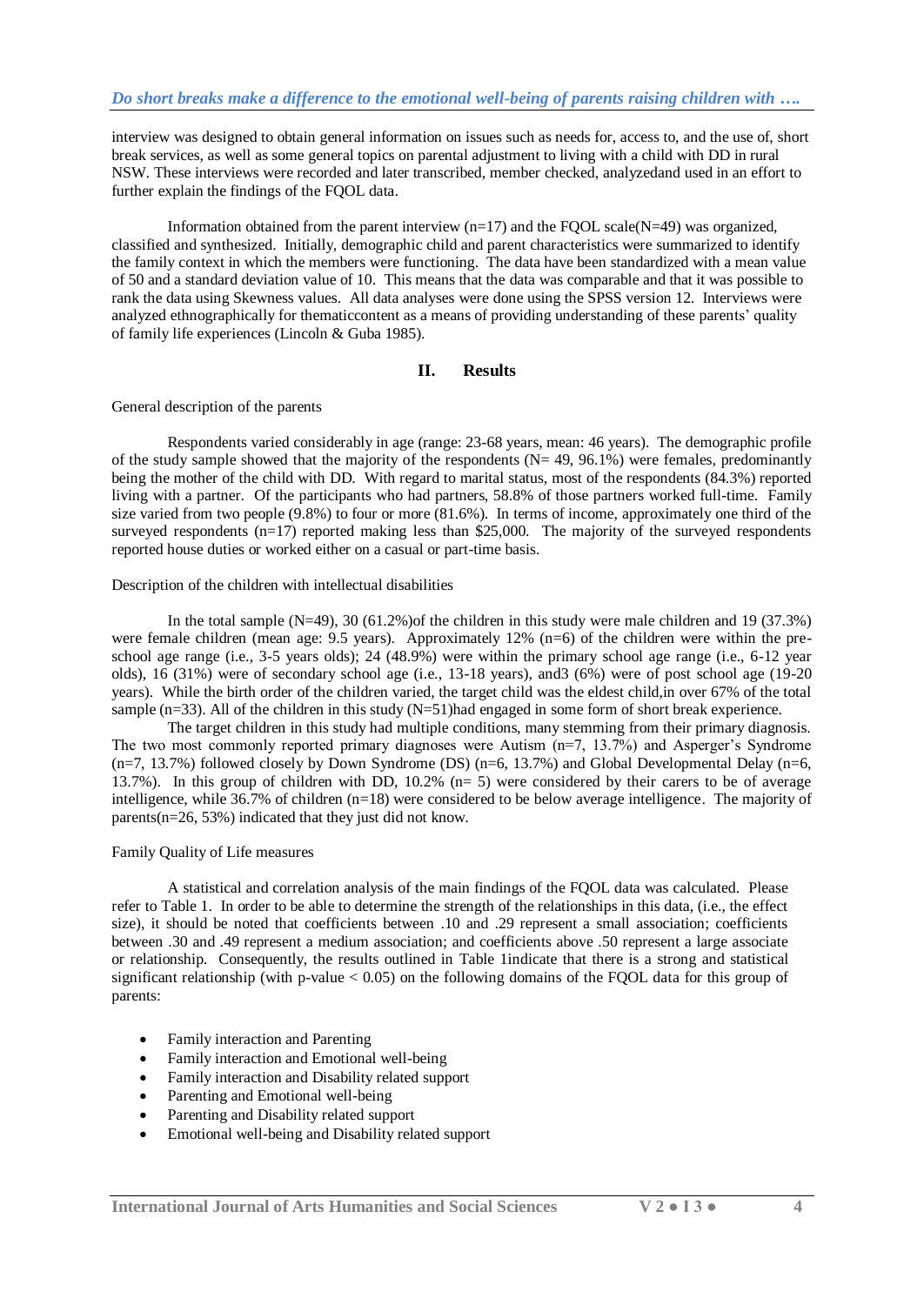**Table 1 Correlation Table FQOL Results (N = 49)**

|                                             |                            | <b>Family Quality of Life Domains</b> |                      |                                |                                             |                                         |
|---------------------------------------------|----------------------------|---------------------------------------|----------------------|--------------------------------|---------------------------------------------|-----------------------------------------|
|                                             |                            | Family<br>interaction                 | <b>Parenting</b>     | <b>Emotional</b><br>well-being | Physical /<br><b>Material</b><br>well-being | <b>Disability</b><br>related<br>support |
| $FOOL -$                                    | <b>Pearson Correlation</b> | $\mathbf{1}$                          | $.755***$            | $.688***$                      | .235                                        | .625                                    |
| <b>Family interaction</b>                   | Sig. (2-tailed)            |                                       | .000                 | .000                           | .104                                        | .000                                    |
|                                             | $\mathbf N$                | 49                                    | 49                   | 49                             | 49                                          | 49                                      |
| $FQOL -$                                    | Pearson Correlation        | $.755***$                             | $\mathbf{1}$         | .759                           | $.372***$                                   | $.655***$                               |
| <b>Parenting</b>                            | Sig. (2-tailed)            | .000                                  |                      | .000                           | .009                                        | .000                                    |
|                                             | $\mathbf N$                | 49                                    | 49                   | 49                             | 49                                          | 49                                      |
| <b>FQOL-</b>                                | Pearson Correlation        | $.688***$                             | .759                 | $\mathbf{1}$                   | $.435***$                                   | $.639***$                               |
| <b>Emotional well-</b><br>being             | Sig. (2-tailed)            | .000                                  | .000                 |                                | .002                                        | .000                                    |
|                                             | $\mathbf N$                | 49                                    | 49                   | 49                             | 49                                          | 49                                      |
| <b>FQOL-</b>                                | Pearson Correlation        | .235                                  | .372                 | .435                           | $\mathbf{1}$                                | .249                                    |
| <b>Physical / Material</b><br>well-being    | Sig. (2-tailed)            | .104                                  | .009                 | .002                           |                                             | .084                                    |
|                                             | $\mathbf N$                | 49                                    | 49                   | 49                             | 49                                          | 49                                      |
| <b>FQOL</b> - Disability<br>related support | Pearson Correlation        | .625                                  | $.655$ <sup>**</sup> | $.639***$                      | .249                                        | $\mathbf{1}$                            |
|                                             | Sig. (2-tailed)            | .000                                  | .000                 | .000                           | .084                                        |                                         |
|                                             | $\mathbf N$                | 49                                    | 49                   | 49                             | 49                                          | 49                                      |

\*\*. Correlation is significant at the 0.01 level (2-tailed).

#### Family Quality of Life variables

The participants were asked to rate their satisfaction with their family's quality of lifeusing the FQOL survey (2005), and the results revealed that these families rated their satisfaction as being between  $55\% - 65\%$ at or above the mean (50.00) for 4 out of 5 of the FQOL variables (Tait & Hussain, 2015). This indicates that, using the FQOL five-point Likert scale, participants' were moderately satisfied with their level offamily interaction, parenting, physical and material well-being and disability related support items.However, for the emotional well-being (EWB) variable, only 24 out of 49 families (49%) scored at or above the mean (50.00). Explanations of the EWB items will be followed by a descriptive summary of the findings of this study, and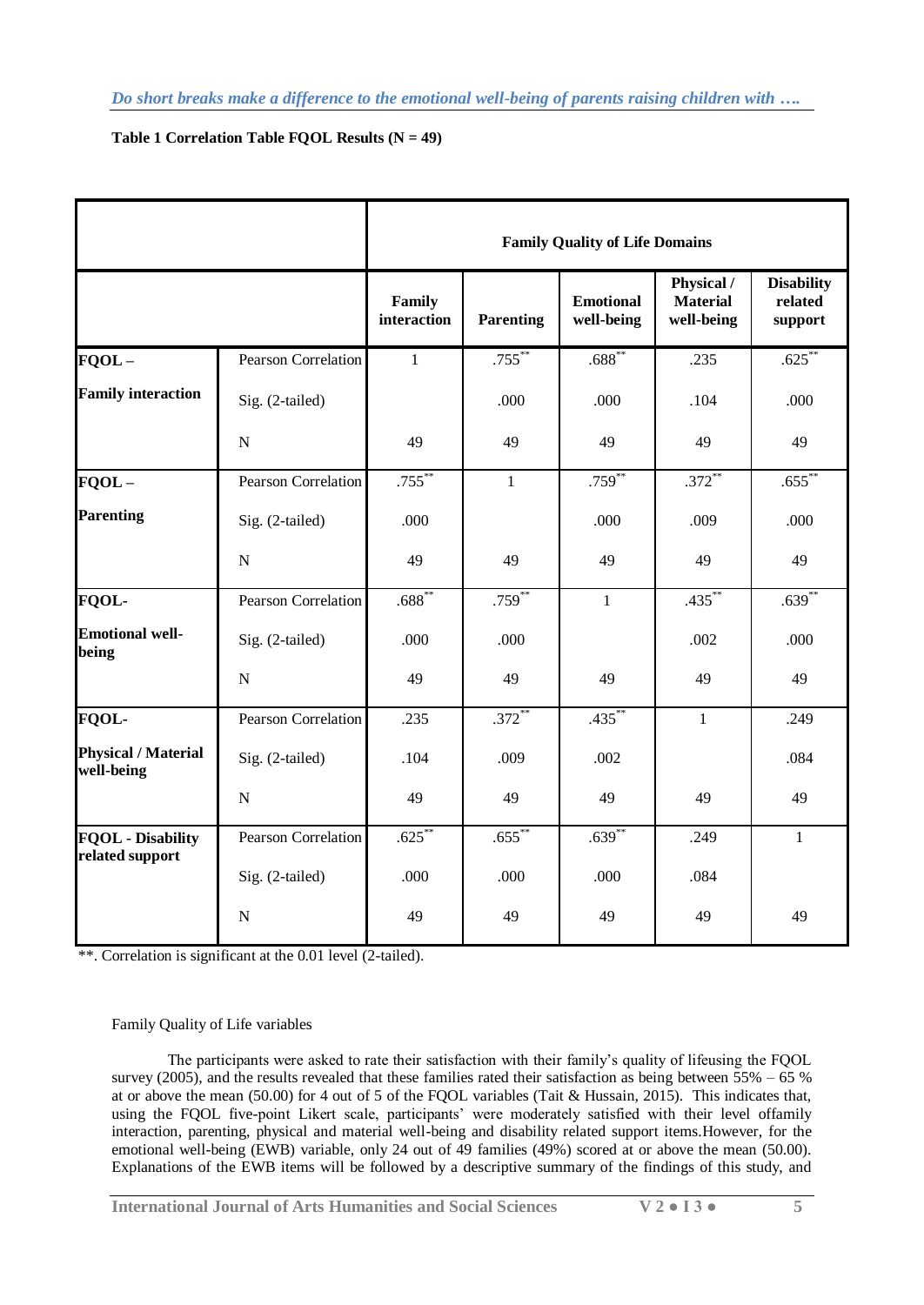exerts from the parent interviews will be used to highlight participants' perception of the EWB variable in relation to their experiences of short break services in rural NSW.

#### Emotion well-being

The emotional well-being variable focuses upon the interaction of the person with his or her environment; and its impact is influenced by the recognition that resources and supports from the contacts and individuals' typical environments (e.g. family, friends, neighbours and community), can better enhance overall quality of life outcomes (Schalock et al.,2010).Table 2 outlines a frequency and percentage count for each of the 4 x items in the FQOL EWBdomain. While there was awide spread of parent perception regarding satisfaction with EWB,it should be noted that more than 50% of respondents indicated that they were either a dissatisfied (score 2) or very dissatisfied (score 1) for Q 3 and Q 13 of this domain (see Table 2). The overall outcome of the rating of items in this domain, indicates that almost half of the participants in this study felt very disappointed with their families' access to support for their child with DD. As a result, it is conceivable that accessing short breaks couldbe another source of stress for these families.

#### Table 2.  $FOOL - E$  motion well-being  $(N = 49)$

#### **Frequency and percentage count for each question**

| <b>Ouestion</b>       | <b>O3.</b>  | Q4.         | Q9.         | <b>O13.</b> |
|-----------------------|-------------|-------------|-------------|-------------|
| Very dissatisfied     | 14          |             | 10          | 13          |
|                       | (28.57%)    | (18.37%)    | $(20.41\%)$ | (26.53%)    |
| <b>Dissatisfied</b>   | 12          | 10          |             | 12          |
|                       | (24.49%)    | $(20.41\%)$ | (18.37%)    | (24.49%)    |
| <b>Neutral</b>        |             |             | 6           |             |
|                       | $(14.29\%)$ | (18.37%)    | (12.24%)    | (18.37%)    |
| <b>Satisfied</b>      | 8           | 12          | 17          |             |
|                       | (16.33%)    | (24.49%)    | (34.69%)    | (18.37%)    |
| <b>Very satisfied</b> | 8           |             |             |             |
|                       | (16.33%)    | (18.37%)    | (14.29%)    | $(12.24\%)$ |

The Emotional well- being domain of the FQOL survey has 4 items: Item 1: (Q3). My family has the support we need to relieve stress; Item 2: (Q4). My family members have friends or others who provide support; Item 3: (Q9). My family members have some time to pursue their own interests; and Item 4: (Q13). My family has outside help available to us to take care of special needs of all family members.Questions number 3, 4 and 13 focus specifically on the issue of disability-related support services (i.e., short breaks) as required by rural families who are caring for a family member with a significant disability. While question no 9 refers more specifically to family members' quality of life. To investigate this issue more fully, participants were invited to give accounts of their experience of using short break services via a face to face interview. Seventeen of the surveyed families in the present study accepted this invitation. The focus of the remainder of this paper reports on the perceptions of these 17 participants' short break service experience. The next section gives some insight into why participantsmay have scored the way that they did on the emotional well-being items.

#### **Item 1: My family has the support we need to relieve stress(Q3)**

Parents in the present study were highly critical of the endless rules, assessments, application forms, and the continuous funding procedure changes required to acquire funding. This distress is of major concern given the known barriers to accessing specialized child care in many rural and remote areasin Australia (Judd, 2006).Parents in the present study described how even though technically there was funding available to them, there were constant problems with long and complicated application processes; resulting in parents either not being able to access thismoney;or there were long waiting periods to get funds reimbursed; or the amount of funding allocated to them was not perceived as adequate for their child's or their family's needs.

We've put him in vacation care and that's had a fairly mixed response. A lot of the vacation care people aren't prepared to take him on once they realise that he's got some sort of disability.And you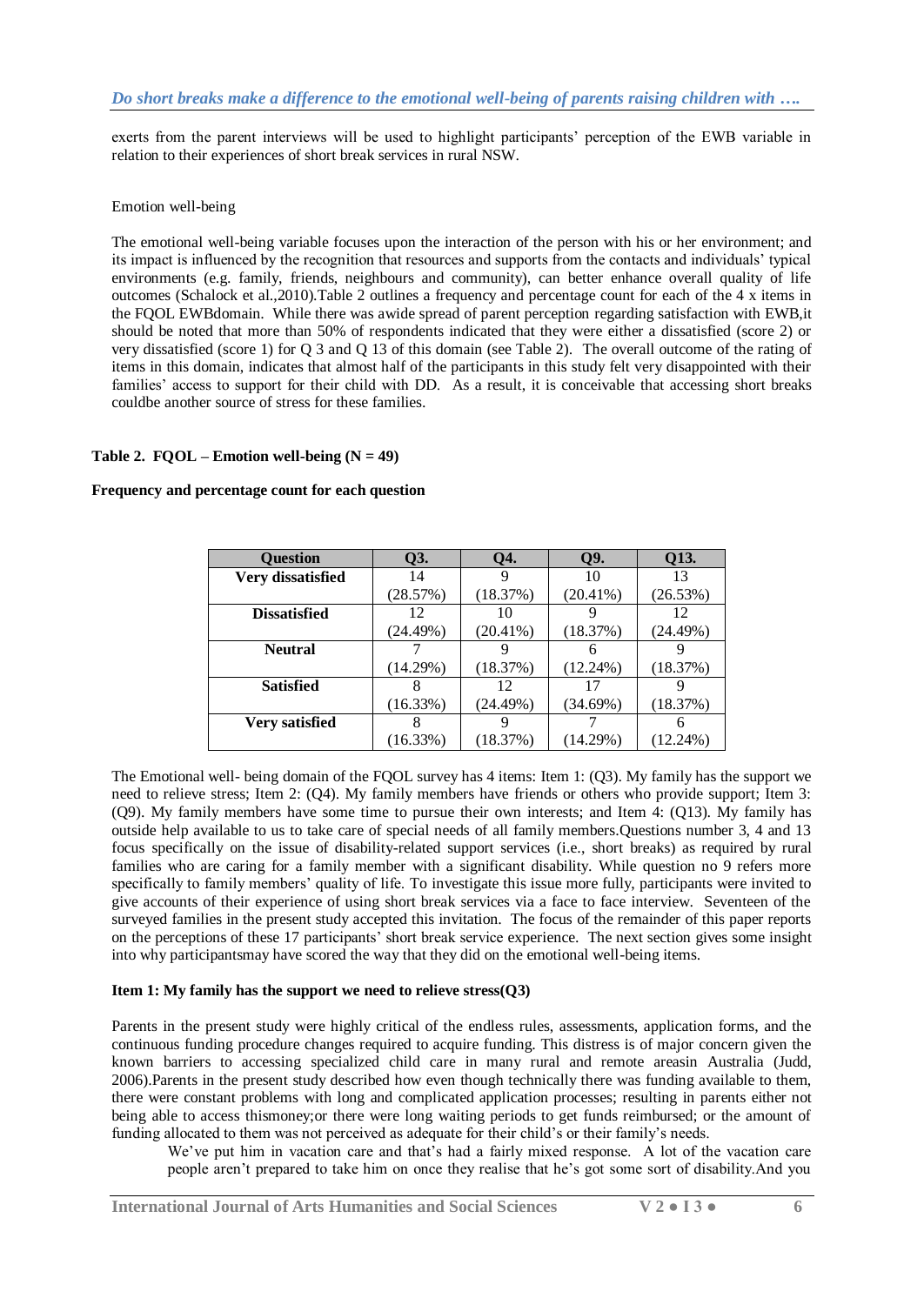know, they're wanting the funding,but they're wanting specialist reports, or they're wanting this and that, before they're prepared to take him on(Interviewee No 7).

We shouldn't have to meet the criteria. If I need it  $-$  I should be able to have it. There should be no forms to fill out all the time either. There shouldn't be, "Let's go over it again. Let's see what he's got. Let's do this test. Let's fill this out. No! Let's do it once!We need help all the time. We shouldn't have to fill out, you know date of birth, and this, and that. That's not what it's about. Respite's about the child and the family(Interviewee No 14).

Participants also spoke of the many changes to funding, changes to names of agencies, and being confused by what funding body they were eligible to access. In addition, some parents explained that there were barriers to being able to use what funding was available, in the way that they wanted, in order to meet their families' needs.

You have sort of got to rev yourself up to Oh God not this again. I rang the (Commonwealth name) Respite Centre. I said, We are going to the (coastal area) for an autism conference and can we have the person (to care for child), that we had last time, because she was fabulous. I was told, Oh well I don't know? I said, You guys employed her 18 months ago to do exactly this. What do you mean you don't know? She is like, Things have changed now. Send me an email to (Regional name) Respite Centre. I thought far out! How are you now (Regional name) Respite Centre, when you were (Commonwealth name) Respite Centre? (Interviewee No 5).

Respite doesn't happen, because they don't want to give me the dates….or they can't because there's no workers. Well, why tell me I can get 21 days a year for him, and then not be able to give me the dates I want?(Interviewee No 1).

There is no doubt that families living in rural and remote Australia are subject to geographical isolation. Not surprisingly then, one of the major concerns for the rural parents in the present study was the distance that was required for them to travel to access short break services. The flip side of this problem is the distance required forpaid carers to drive out to the family home, if parents preferred to use in-home short break care for their child with DD.

We get 4 hours every 4 weeks. But sometimes you think, Do I really want respite? 'cause you think about the hour trip to and from as well and it's up and down hills and around, and up, and I've hit 'roos before. I'm thinking, …not really worth it. Why do it? 'Cause the 4 hours isn't' enough to go anywhere, 'cause of the distance (Interviewee No 3).

One of my biggest issues at the moment is accessing respite that I think is appropriate. First of all getting workers to come to this area, like getting someone to come to my home and do respite in-home, which is my preferred form of respite, is very difficult. There is not a lot of people that want to travel this far out of town (Interviewee No 5).

#### **Item 2: My family members have friends or others who provide support (Q4)**

Past research has suggested that rural parents are likely to experience child-minding differently to their urban counterparts because of the limited availability of informal child care (Bullock, 1988). For example, rural parents are typically more isolated from the usual sources of child minding support; such as close relatives (e.g., grandparents, aunties & uncles),neighbours, close friends, or local community parenting groups (e.g., play groups).Unable to access familiar and/or trusted support, participants in the present study spoke of the difficulties involved in not only employing,but also in maintainingsuitable in-home short break carers.

Look you wouldn't know what sort of fruit loop (sic) was walking in off the streets if you put a sign up in a shop window. I know you've gotta have the Police checks and everything else. But you still gotta be careful. I've just put too much into (child) to let, the slightest thing happen now(Interviewee No 6).

The child minder that (child) has gone to over the last couple of years, has given it up. Now there's gonna be the matter of (child) being comfortable to go with somebody else, which isn't going to happen easily. And it's no point sending him to somebody he doesn't know or isn't comfortable with, because then I've got bigger issues when he comes home. It just doesn't achieve anything(Interviewee No 4).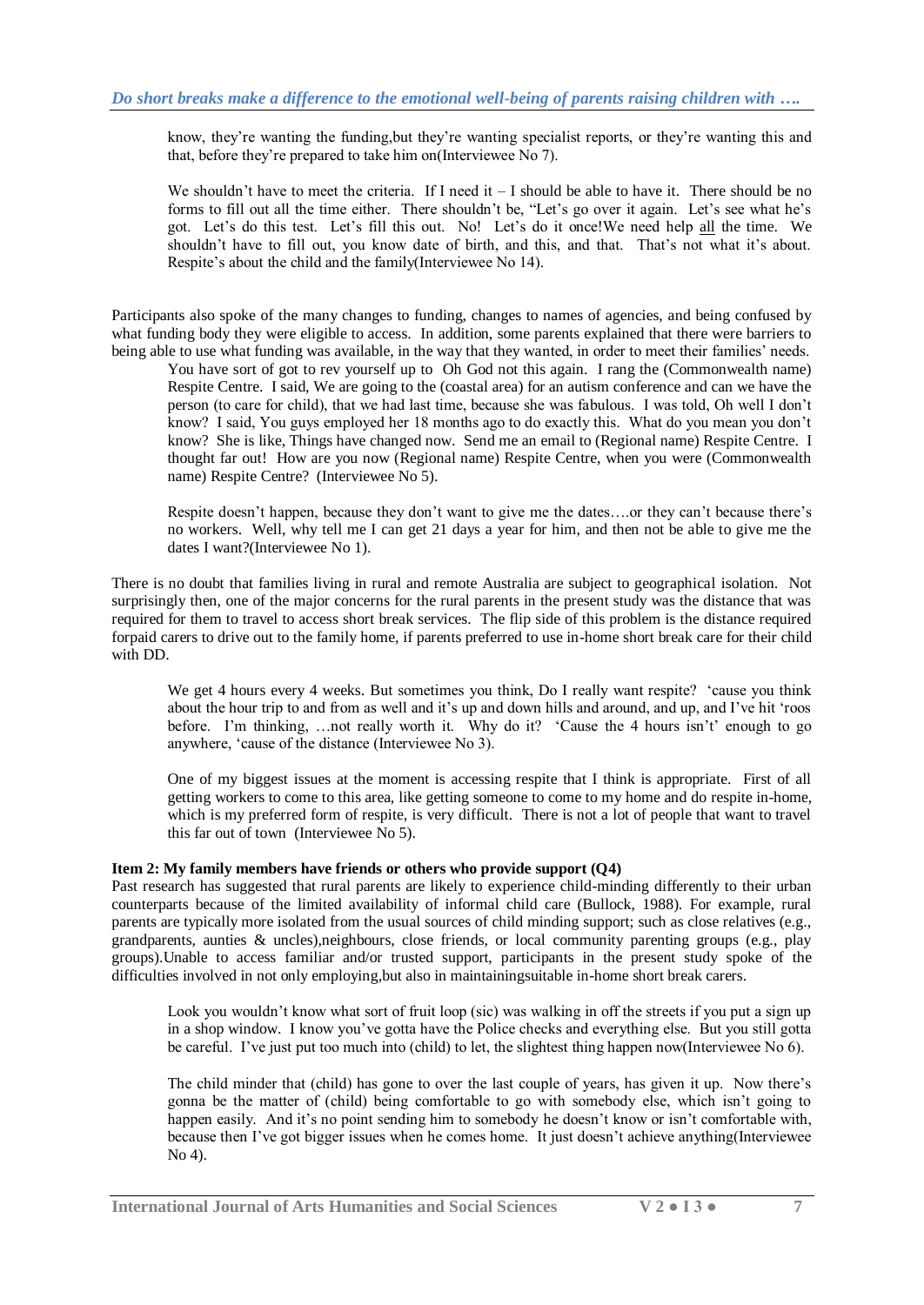#### *Do short breaks make a difference to the emotional well-being of parents raising children with ….*

#### **Item 3: My family members have some time to pursue their own interests (Q9)**

Families living in rural Australia are also subject to a unique set of living conditions such as

limited work opportunities(Novello, Stain,Lyle, & Kelly, 2011); and (as has been the case in recent years) extensive and prolongeddrought. The social and economic consequences of a protracted period of drought hasbecome yet another significant stressor impacting on rural families (Dean & Stain 2007). Strained financial resources are often complicated further when only one parent can work due to caregiving responsibilities, as is frequently the case when parents are raising a child with DD.Parents in the present study explained how due to minimal resources there were limited opportunities to pursue their own interests.

A vacation? What's that? (Interviewee No 12).

The result of getting the second lowest levelof funding from now on, is that I will probably have to give up my work in order to mind him at home on the days that he doesn't go to Community Participation, which only runs for half a day, 3 days per week. It's less than school hours!And giving up your work is more than just giving up money. It's giving up your sense of self identity, my selfworth...(Interviewee No 11).

Living with a family member with a disability can also influence the psychological wellbeing of other family members, particularly those residing within the same household (Noh & Turner, 1987). While the present study did not investigate the impact on siblings specfically, parents were asked about their perceptions of the impact of raising a child with a disability on their other children and if they were able to spend equal time with their other children? Parents in the present study reported that other family members frequently had to adapt and miss out on planned events in order to cater for the special needs of their sibling.

(Sibling) does feel that he missed out on a lot when he was little, and it's true, he did get pushed aside. He often got shipped off to Nan's, or shipped off to one of his Aunties' houses when we had to take (child) to the city for an appointment or assessment (Interviewee No 17).

Support? Where do you go? Where do you turn to for support? I thought, for this five days we're going to Canberra, I could put (child) into care, which he was happy to go into, and then just the girls and us could have a break. It would have worked really well for everybody. But they can't give me the dates I need. So the girls, and us, missed out again.(Interviewee No 6).

#### **Item 4: My family has outside help available to us to take care of special needs of all family members (Q13)**

Some parents explained that even when trained professionals were available, they would shirk their responsibilities, preferring to seek out other family members (frequently the child with DD's siblings)to take on the brunt of the care taking duties. This was frequently the case in situations such as vacation or after school care where, due to limited options, the child with DD and their siblings would have to attend the same centre.Other participantsdescribed how they believed that, with the new Government NDIS funding scheme, thatthe public has wrongly come to the conclusion that these days there are enough support services for families with a child with DD, and that that incorrect perception was distressing.

From the beginning, you know, if (child) needed to go to the toilet or something and needed some help, they'd (vacation care teachers) come and get (sibling) to take her. Or, if (child) was getting upset, they'd get (sibling) to come and settle her down. It's like – She's in year 4, you know, it's not her job. It's your job – please don't do this!. But that kept happening (Interviewee No 8).

I think quality of life is hard because people think, Oh, you can get respite now. But we don't! (Interviewee No. 11).

Parents'low use of short break services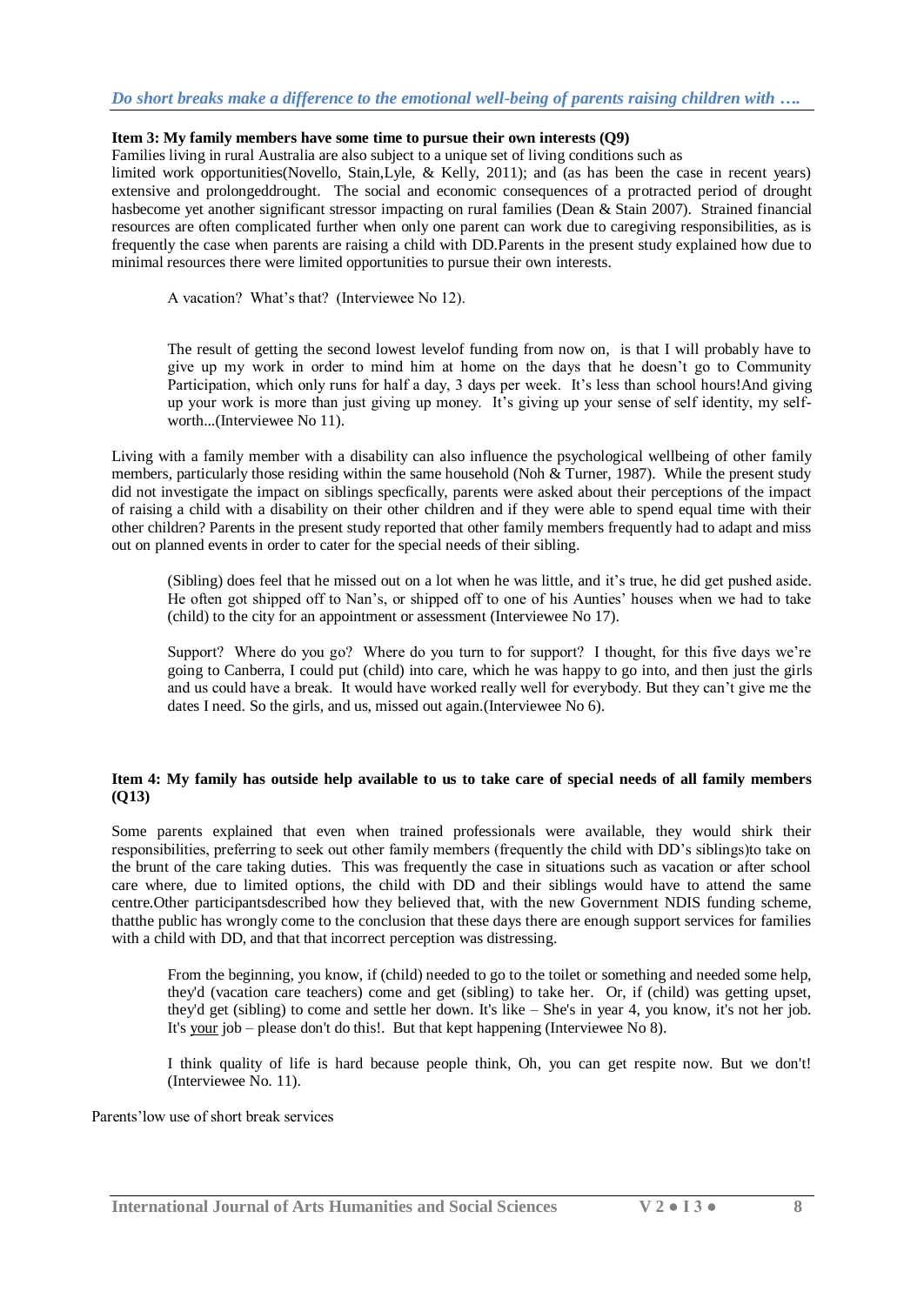### *Do short breaks make a difference to the emotional well-being of parents raising children with ….*

Several studies have indicated that parent utilization of short breaks is low (Edgar, Reid, & Pious, 1988; Marc & MacDonald, 1988). The present study determined a similar result. Table 3 indicates that only about two thirds of the families(67.4%, n=33) in this projectidentified that they were accessing some form of short break service. Twenty-two(44.8%) families indicated that they were utilizing out-of-home short break services;9 (18.4%) families were receivingsome sort of in-home short break care; while 18 (32.6%) families were not using any government funded short break service at all.

| Type of                    | Hours       | <b>Additional Hours</b> | Families receiving |
|----------------------------|-------------|-------------------------|--------------------|
| <b>Short Break Support</b> | received    | requested               | support Number     |
|                            | Mean $(SD)$ | Mean (SD)               | (Percentage)       |
| In home care short break   | 0.81(2.85)  | 1.66(3.95)              | $9(18.4\%)$        |
| service                    |             |                         |                    |
| Out of home short break    | 3.33(8.8)   | 3.27(5.64)              | 22 (44.8%)         |
| service                    |             |                         |                    |

#### **Table 3: Short break service support usage**

Parents in the present study gave numerous reasons as to why they did or did not use short breaks. In a recent study conducted by Novello, Stain, Lyle,& Kelly, (2011) parents indicated that they were fearful of the level of care that their child would receive in respite care services. This sense of trepidation was supported in the present study. Here the interviewed parents discussed their fears not only about the quality of care,but the suitability of activities on offer at the various short break centres. They were also apprehensive about the level of comfort, safety and activity engagement that their child would experience whilst in the care of others.

People just assume it is fine and that a break will be really good for you. My son is going away to live with strangers for a week..... and I am not good with it. He is my eleven year old. And to live in this place that has got no carpet on the floor, almost like a very sterile environment, and to not really be doing anything very interesting…(Interviewee No 5).

The one in (Area 1) is very different from the one in (Area 2).The respite service in (Area 1), it's just a house with a bit of a yard, and it's a pretty boring place for a group of kids. Even though they have a lot of inside stuff, (child)'s a very outdoorsy sort of person. But the respite service in (Area 2), they have a backyard stretched from here to China, and it's got chooks and birds,reptiles, ducks, a dog, and a cat. They've got things to do, and he was relaxed and happy. He loved it there. Whereas the one at (Area 1) - I don't like, 'cause he came home with bruises, and no thongs, and not being washed and they went to the creek up there, and he was just sent home covered in bites (Interviewee No 14).

Some parents discussed the extra stress and worry that they felt when their child was attending short breaks. Most were concerned aboutstaff understanding their child's individual needs, and worrying if their child was happy.Several parents gave accounts of situations where their children had been left to their own devices while they were at residential short break care.

We had such a bad experience at (short break centre) where (18 yr child) would take games, having been told by a case worker Oh, they'd love to have you, because you can play games and things. Well actually, they'd sit them in front of the television and go out and sit on the verandah and have a smoke and a cup of tea with the other worker. So (child) would behave terribly, to get their attention, because she'd been told that they'd play games with her. She took her UNO with her every time, but no-one ever played a game with her. No-one. I don't want somebody sitting out on the verandah having a smoke, when my daughter's inside wanting someone to give her some company. That's not respite for me (Interviewee No 8).

First time I went for an interview at (short break centre), we put him (child) in front of the television and I went to take a video to put on for him to watch while we were going filling in paperwork. I thought at that time Wiggly Safari wasn't really an appropriate thing for him to watch at that age (12 yrs), but I knew that it would keep him calm while we were away. I was being helpful. The carer said to me, Oh we have already got that, in fact they have been watching it all weekend*.* I was just sick at the thought that, $(1)$  they watched the same thing over and over again for an entire weekend, and  $(2)$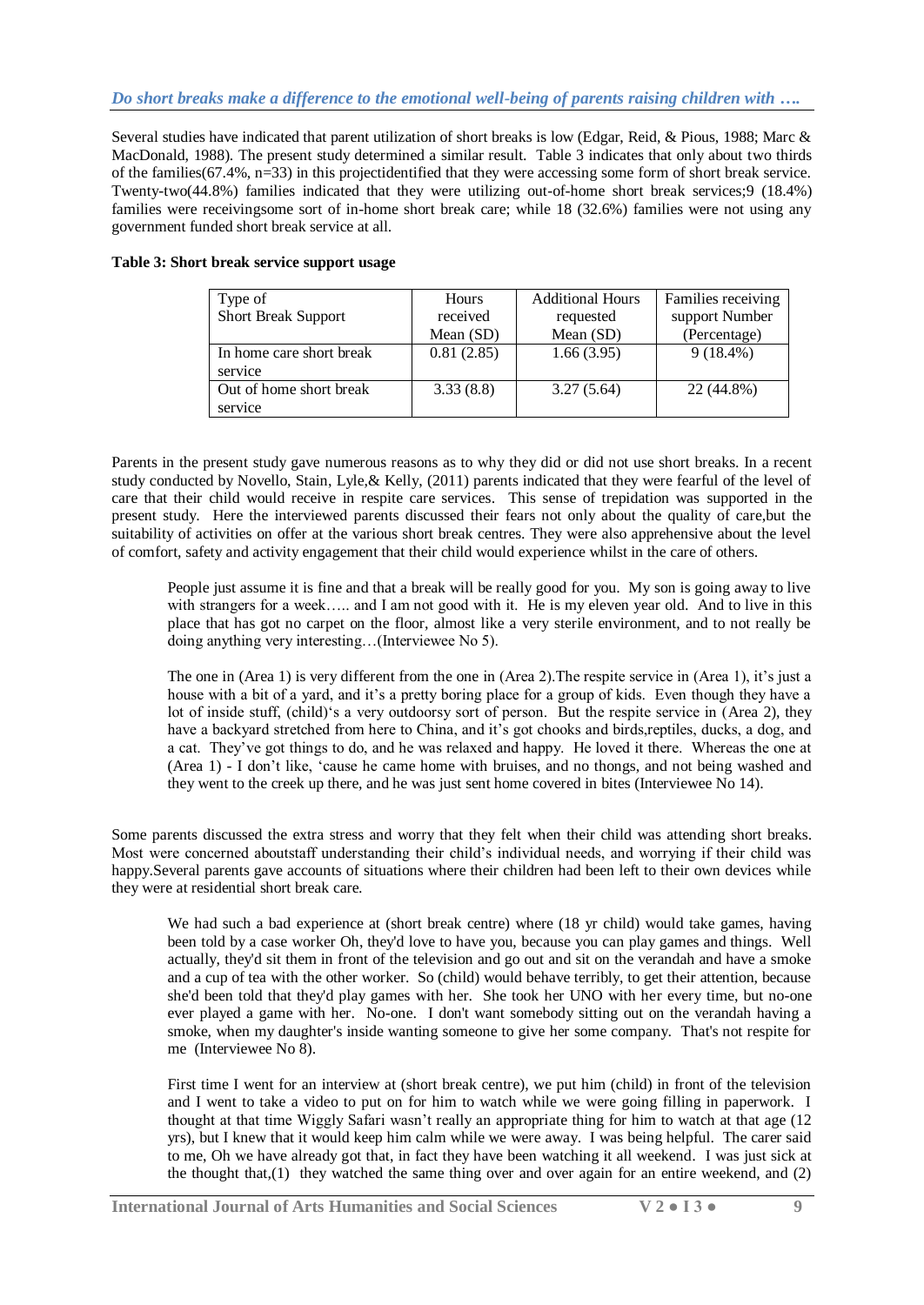that it was a kid's program… particularly for the young man and the 40 year old woman with limited speech. These people had just been parked (in the TV room) and I thought, These are adults! It wasn't a conscious thing, they had no awareness of what they were doing…. and that is also horrendous to me. So (child) only uses the (short break centre) when we feel we have no other option (Interviewee No 3).

In Gilmore's (2002) study, parents reported that short breaks were a distressing experience for the family because of their concerns regarding the quality of care delivery and the poor personal management of the child with DD. As a result, a support service that was designed to reduce family stress, may in fact, in certain situations, be creating stress. This appeared to be the case for several families in the present study.

They don't manage her well, so she has these terrible eruptions and then they ring us to pick her up …and that sets a pattern and now she knows that's how she can get out of a situation,(Interviewee No 8).

Like, they have people who are just not trained. For instance (child)'s on medication (for behaviour) in the mornings. Sometimes he does get sick from it – it's a side effect from the medication. One time he went to respite, he got sick in the morning. They didn't ring us up to say Look, he's been sick. He's had the tablet or whatever, what do you want me to do? Do you still want us to give him this tablet or not? Instead, for those two days he had no medication. None whatsoever! He came back and for the whole week after that, he was absolutely crap (sic) because he was just so full on (Interviewee No 14).

A study by Hartrey & Wells, (2003) indicated that the short break experience may not always be positive. Several other parents in this study reported that their children had reacted badly upon returning from short break care and this had affected their future use of those facilities.Others spoke of an inequality of access to short break care, and just not being able to request access to care, when it suited the family.

I just feel sick at the thought. Respite needs to be respite, you need to feel comfortable about them being there and he is happy and safe. I don't feel like he is treated as an individual there and I know he is distressed. He came home one time and he was just hitting himself the next day, all day. And we just realised that we just weren't going to do it again.(Interviewee No 3).

Like they made this rule that you can't use it (short break care) on Sundays. Well, I only want two hours on Sundays, because the pay rate (for my work) is more. You know, I want 2 x hours on Sunday, rather than 4 x hours on Monday. That is more important to me. So theysay,Yes, it's for you to use. This is your service*…*but a lot of services are not matching our needs particularly well (Interviewee No 9).

The results from studies conducted by and Ashworth and Baker, (2000) showed that some parents using short break care experienced guilt or increased stress. One parent in the present study explained how she avoided using NDIS funding for her own child's short break care, because, due to the lack of carers in her area, she felt that she might be taking away services from a more deserving family.

I've been using it maybe once a year. The only thing that I can access is in-home emergency care and a nurse comes to my home for 5 hours. I know that I'm entitled to 10 x hours a month.But,I feel like maybe I should only use it in extreme situations. It makes me feel a little bit guilty, because you kind of think, maybe some other people have more emergencies?(Interviewee No 16).

Turning 18 years is often a reason for great celebration in a family. However, if one is raising a child with DD, then this milestone can have alternate effects on the family. Several parents in this study explained how they were worried about the loss of funding for support services once their child turned 18 years,because that would result in a reduction of their child's short breaks.Another participant explained how the questions on the postschool assessment application form for her 18 year old child were not only inappropriate,but in some cases, barely different to the questions asked when applying for mature aged adult care.

I've been able to access Young Carer's Respite, for (child) for after school care and that meant that I could work for two full days. I don't think that will be available once she turns 18 yrs. So, suddenly, what happens? She's older. She's had all these things to do and suddenly they won't happen. So, leaving school? You're left in a situation of either funding it yourself, but you can't work more! So, what do you fund it with? And, (child)'s carer's have always been her friends. Suddenly you take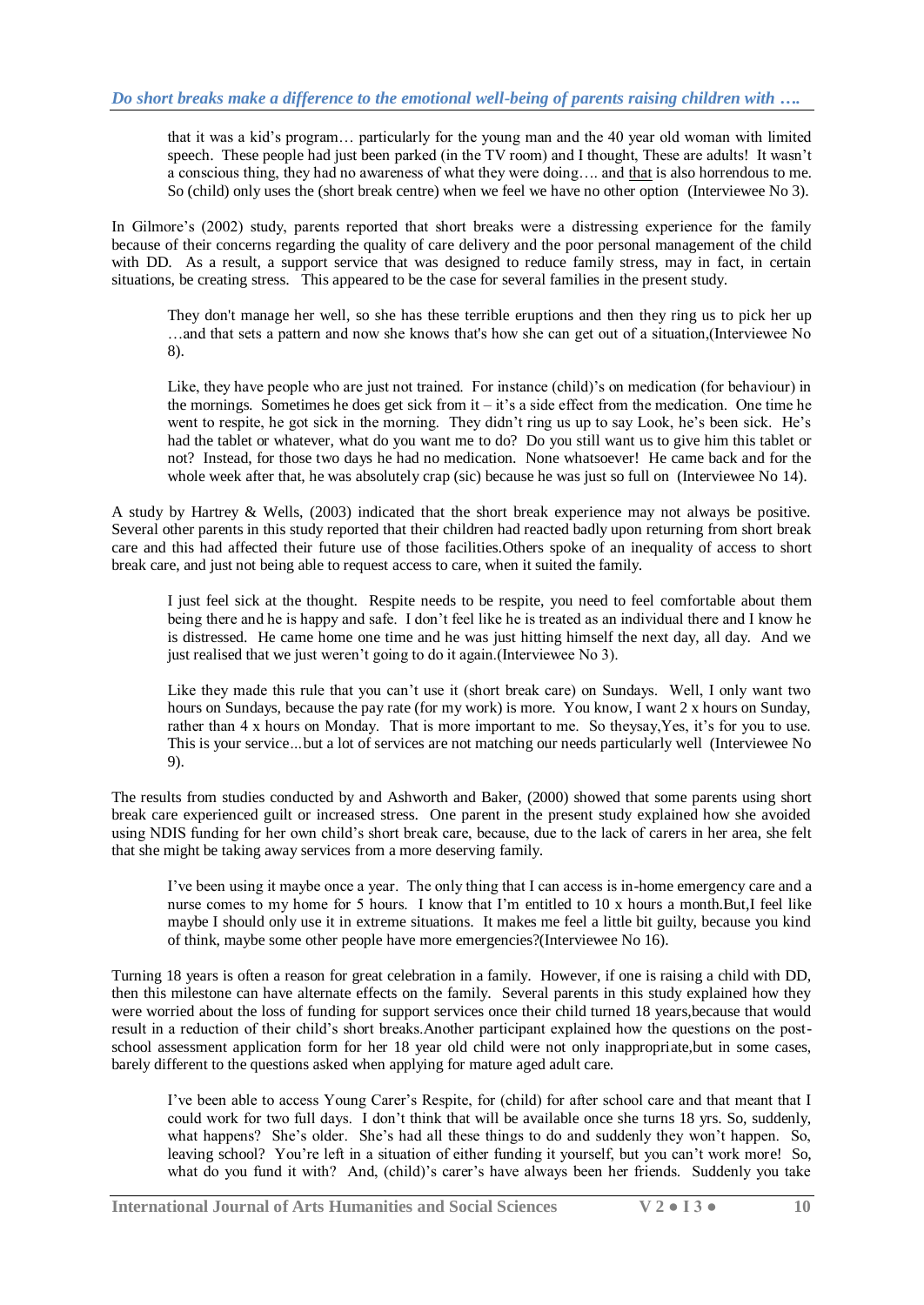them away. So, I'm not looking forward to school finishing, because at least there was something five days a week that was useful and often happy (Interviewee No. 8).

I've done an ACAT Assessment for my 84-year old father and a Post-School Assessment for my 18 year old son (with severe autism) and they were both almost, the same questions … to the point where I filled in the questionnaire for (son). One of the questions was, Does the 'Client' - note! no longer a student, even though it's the Department of Education doing it.Does the 'Client' have any dangerous behaviors? For example; Smoking in bed. Now, not many children with autism smoke in bed when they live at home. (Interviewee No 11).

In several cases, while parents had access to funding for in-home short breaks, they could not find anyone to employ to be a carer for their child in their local town. Another parent explained that while she had found a suitable carer, the lengthy spacing between in-home care visits caused the child undue stress, which resulted in this family returning theirfunding to the Government.

I tried respite. But that wasn't really working because the lady could only come once a month, and because (child) only saw her once a month, he didn't develop a bond with her. Even though (child's) very social and everything, it takes him a long time to get used to someone. I just went and said to them,I don't want to use respite(Interviewee No 15).

Being unable to find suitable short break care for their child with DD while they were young, meant that families filled the care gap. But what of the future? Many participants in this study voiced their concerns regarding the future care arrangements for their adult child with ID when they were no longer able to do so.

The future? I'm dreading it. Absolutely dreading it. Who's still gonna be looking after him when you know, I'm in my late sixties? early seventies? (Interviewee no 6).

I can't imagine a time when he's not gonna' need support. And the pressing issue is - we don't know when we're going to leave this earth. What happens when we're not here? Just because you have to face it, that doesn't mean you can plan for it… you can't! (Interviewee no 16).

When asked what sort of changes to accessing funding and support would help, one participant's response seemed to cover all of the issues that the other parents described. This parent described the stress of first being made aware of her child's disability, her initial reaction to support service providers and how a different approach would be more useful to families raising a child with DD.

Service provision? Where do I start? Make it simpler. I mean not everybody has a bloody (sic) university degree and can understand all the jargon that goes with it. In terms of getting access to the respite services, you have to jump through so many flippin' hoops! There's so much red tape to go through and it should be very simple. Well, you've had a child that's been diagnosed with a disability. That is gut wrenching….that is soul destroying. You're going through an absolute period of grief and mourning for the child that you should have had. And yes! eventually… you learn to accept it….but at that point in time, when you most need those services and you're grieving for this child and for everything that you've lost, you can't see that. You can't see outside of this box that you're suddenly been put in and you really don't need someone shoving this flippin' great big pile of papers at you saying Here read this. This is all the hoops you need to jump through. They should be embracing you and going, Okay, this is what we're going to do to help you. Not going, here sign this, sign this… and Oh! you're going to have to wait 6-12 months for this and this. Instead, they could explain to you that it's a period of grief, it's a shock, and once that wears off, then you will have a million and one questions. But instead, you're left going, Who do I talk to? I don't know who to talk to?I don't remember!!!So, having the information out there of the (funding) schemes that are available would be a huge thing. Even if you just have a little pamphlet that says, Okay, if you need help with travelling expenses? This is who you call. If you need help with accommodation? This is who you can call. That sort of stuff (Interviewee no 1).

#### **III. Discussion**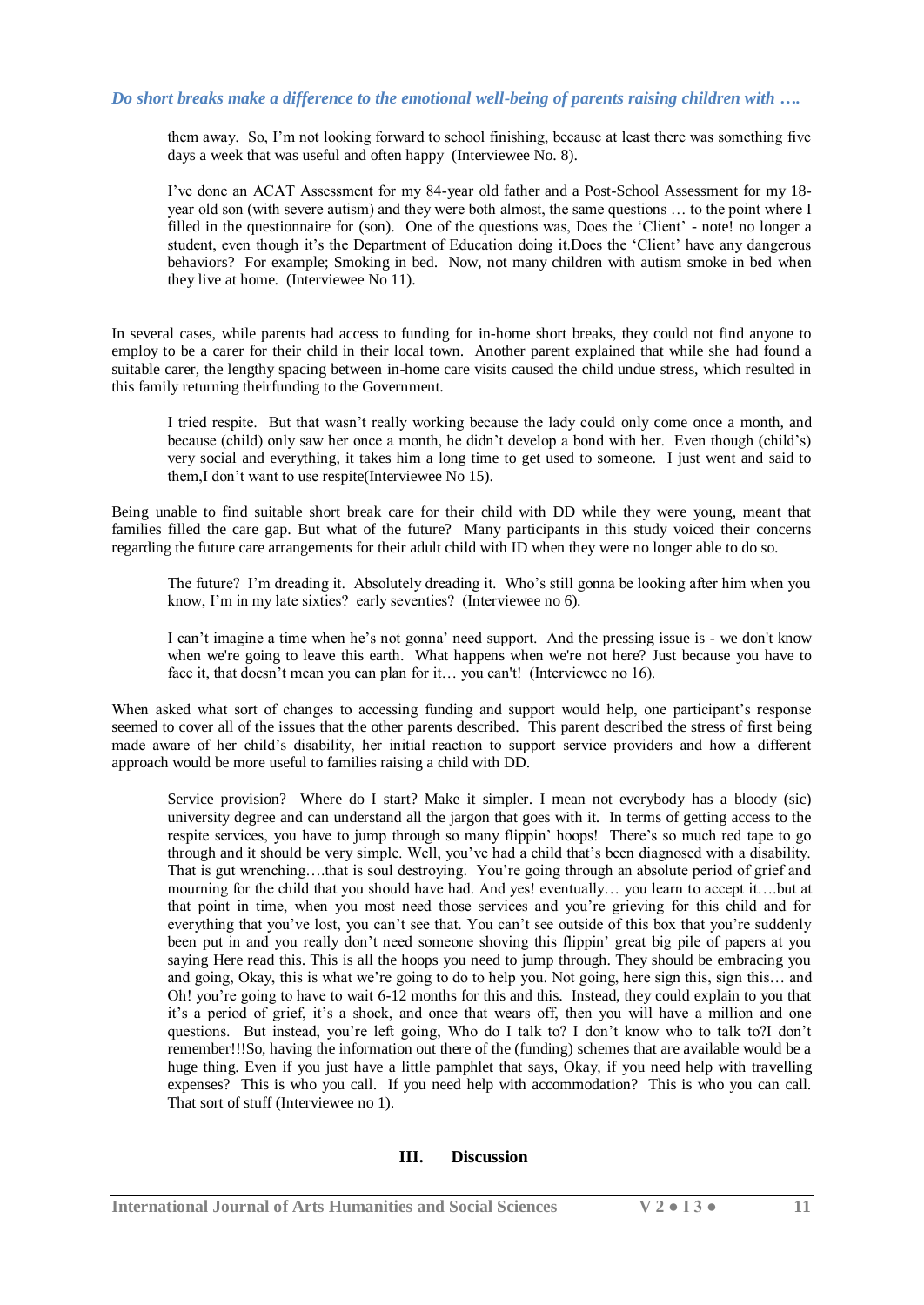#### *Do short breaks make a difference to the emotional well-being of parents raising children with ….*

While disability services may have been founded on well-intentioned assumptions, it is important to keep challenging those assumptions, even if it means challenging the continued provision of that form of service. Thispaper has set out the assumptions underlying short breaks and reviewed the emerging evidence in the area. In addition, the current project has addressed the very important concept of short break support for carers of children with intellectual disabilities and reports on whether short breaks actually improve quality of life for those parents living in rural Australia. Some parents reported that the short break centres were located too far away from the family home.Others explained that there were no in-home carers available in their area. Further the rationingof short break services caused some families an inequality of access. As a result, instead of easing the parents' burden, accessing short breaks impacted quite negatively upon the emotional well- being of these rural families.

Before summarizing the issues raised in this investigation, it is important to address the limitations of the present study. First,the sample was small and replication with a larger sample would increase confidence in the findings'generality. Secondly, it should be noted that parental accounts may not represent theactual short break support provided.Clegg and colleagues (2001) noted this in a comparisonbetween parental and professional reports.Clegg suggests that this may reflect a discordancebetween what is offered and what parental expectations of, or beliefsof, what short break care is. Also, consideration needs to be given to the fact that the parents who did not request to be interviewed may be the parents who are most burdened by the care-giving task. They may not have had the time, energy or motivation to engage in a face to face interview,orthey may be disillusioned by short break care in general. Alternatively, the reverse might be true. That parents who were most satisfied may have felt that they had little to contribute and it was those parents with a negative experience who were most likely to respond. Nonetheless, this study is an important contribution to the concept of quality of life in the Australian context for parents raising a child with DD in this rural region of NSW.

Chan & Sigafoos (2000) advocate that if short break services are to meet the needs and expectations of families seeking to access them, then studies should include a focus on quality of family life outcomes.When the level of stress isreduced, it is anticipated by many, that parents and carers should enjoy a higher quality of life and would then be less likelyto seek full time out of home placement for their child (Parker et al, 2010). However, the results of this study and that of Redmond & Richardson (2003) suggest that much of the stress and burden experienced by the caregivers of child with DD is related to inadequate, uncoordinated and hard to access support services. The comments and perceptions about the inadequacy of accessing funding for and the quality of short break services to the rural families in this study further indicate that such services to rural Australian families are currently not adequate to meet the needs of their child with DD.

Clearly, the unique aspects of short break care for rural families caring for a child with ID are quite poorly understood. At the moment, the one size fits all approach to short break service provision is not adequate to meet these rural families' needs. Bringing these issues to light creates the potential to address the unique needs of rural families, improve the provision of short break services, enhance the quality of life of those who can benefit from short breaks, and assist support service staff to work better with family members who live in rural and remote locations. Parents of child with DDare a powerful source of information and support service providers should take into consideration their perspectives when designing, funding and distributing short break services.One of the participants of this study describes, in her view,why the current one size fits allorientation to short break service provision is inadequate:

I think one of the biggest problems with policy and service provision is that each special needs person is just that – they have their own special needs. And I just don't think that anybody sits down and looks at my child as to who she is, and what she needs. She's a person with a disability. But somehow there's this generic, this is what happens for people with disabilities. Insteadof… all the disabilities are so different. It has to be specific to their individual needs, not just generic disability services!(Interviewee No. 8).

Caring for a child with a significant impact intellectual disability can be extremely exhausting for all family members. As a result, the concept of short breaks was designed in part, to give parents a break. However, when a family caring for a child with a disability lives in a rural area, access to such services can be in short supply. Although the results of the present study are related to the rural context, they could easily be applied more generally to any parentraising achild with DD and their experience of seeking short breaks. Results from the present study indicate that a more proactive approach to identifyingand meeting the individual need for rural parentshort break support is needed. It is also recommended that rural community support providers seek to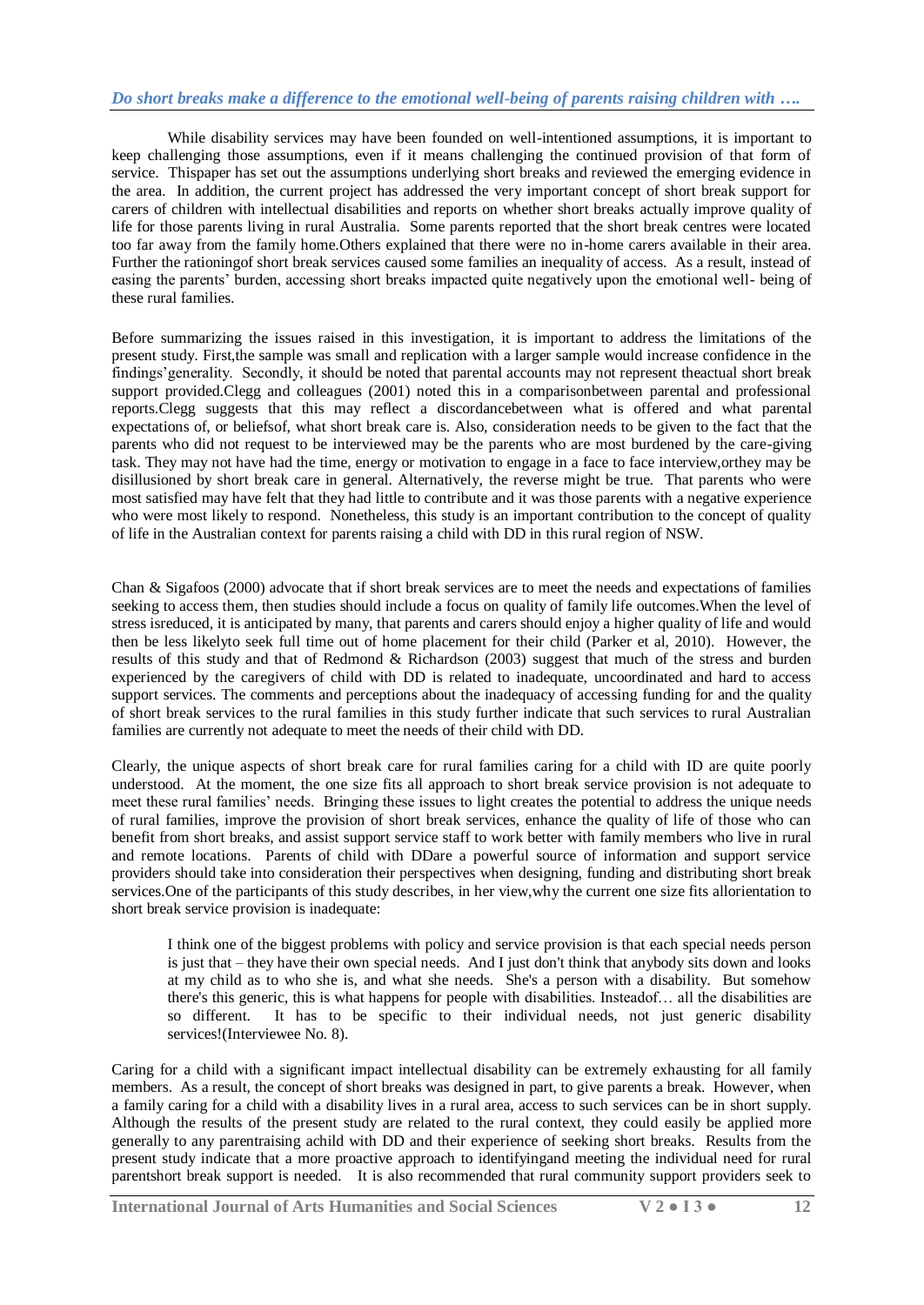evaluate the effects on, appropriateness for,and acceptability of, its short break services at the individual level.Additional research is needed to address these limitations. Regrettably, investigations into the adequacy of short break care services, is regularly overlooked within the literature.

#### **IV. Acknowledgements:**

This project was funded by an APEX project grant and logistical support was provided by regional disability organizations. The authors would like to thank family caregivers and the agencies for their time and we are grateful to contributors for taking the time to share their perceptions and experiences with us.The authors wish to thank A/Professor Rafat Hussain for her guidance and editing of this manuscript. The authors also acknowledge the contribution made by the Collaborative Research Network on Mental Health and Well-being in Rural Communities, supported by the Department of Industry, Innovation, Science, Research and Tertiary Education, Commonwealth Government of Australia.

#### **Declaration of interest statement**

The authors and associated staff have no conflict of interest with any funding agency or in relation to use of certain survey tools. All procedures performed in studies involving human participants were in accordance with the ethical standards of the institutional and/or national research committee and with the 1964 Helsinki declaration and its later amendments or comparable ethical standards.This study has been independently reviewed and approved by the HREC of the associated University.

#### **References:**

- [1.] Australian Bureau of Statistics. (2009). *Estimated Resident Population by Statistical District.* (Online) [http://www.abs.](http://www.abs/) gov.au/AUSSTATS/abs@.nsf/DetailsPage/3235.02009 (Accessed 15 October, 2016).
- [2.] Beach Center on Disability. (2005). *The Beach Center Family Quality of Life Scale*. Beach Center, The University of Kansas, in partnership with families, service providers, and researchers, Lawrence, KS.
- [3.] Beresford, B. & Clarke, S. (2009). *Disability Research Review 5. Improving the wellbeing of disabled children and young people through improved access to positive and inclusive activities*. C4EO & SPRU, Social Policy Research Unit, University of York, York.
- [4.] Bryman, A. (2008*). Social Research Methods, 3rd ed*. Oxford: Oxford University Press.
- [5.] Bullock, J. (1988). Gender differences in child developmentknowledge of rural parent and non-parent adults. *Researchin Rural Education,*5, 35–37.
- [6.] Caples, M. &Sweeney, J. (2010). Quality of life: a survey ofparents of children/adults withan intellectual disability whoare availing of respite care. *British Journal of Learning Disabilities*, 39, 64– 72.
- [7.] Chan, J. & Sigafoos, J. (2000). A review of child and family characteristics related to the use of respitecare in developmental disability services*. Child and Youth Care Forum*, 29, 27–37.
- [8.] Clegg, J., Sheard, C., Cahill, J. & Osbeck, L. (2001). Severeintellectual disability and transition to adulthood.*British Journal of Medical Psychology*, 74, 151–166.
- [9.] Cotterill, L., Hayes, L., Flynn, M., & Sloper, P. (1997). Reviewing respite services: some lessons from theliterature. *Disability & Society,* 12(5), 775–788.
- [10.] Cowen, P. S., & Reed, D. A. (2002). Effects of respite care for children with developmental disabilities:evaluation of an intervention for at risk families. *Public Health Nursing*, 19, 272–283.
- [11.] Creswell, J. (2012). *Qualitative Inquiry & Research Design: Choosing among five approaches,4th ed.* Thousand Oaks, CA: Sage,
- [12.] Cummins, R., Eckersley, R., Sing, K., Okerstrom, E., Hunter, B., &Woerner, J. (2004). *Survey 12 the Well-Being of Australians – Job Security*. The Australian Well-being Index. Geelong, Vic.: Australian Unity, 2004.
- [13.] Dean J, & Stain H. (2007). The impact of drought on the emotional wellbeing of children and adolescents in rural and remote New South Wales. *Journal of Rural Health*; 23: 356– 364.
- [14.] Dear, K., Henderson, S.&Korten, A. (2002). Well-being in Australia findings from the National Survey of Mental Health and Well-being. *Social Psychiatry and Psychiatric Epidemiology* 2002; 37, 503–509.
- [15.] Diener, E. (2000). Subjective well-being: the science of happiness and a proposal for a national index. *American Psychologist*; 55, 34–43.
- [16.] Gilmour J. (2002) Dis/integrated care: family caregivers and in hospital respite care. *Journal of Advanced Nursing,* 39, 546–53.